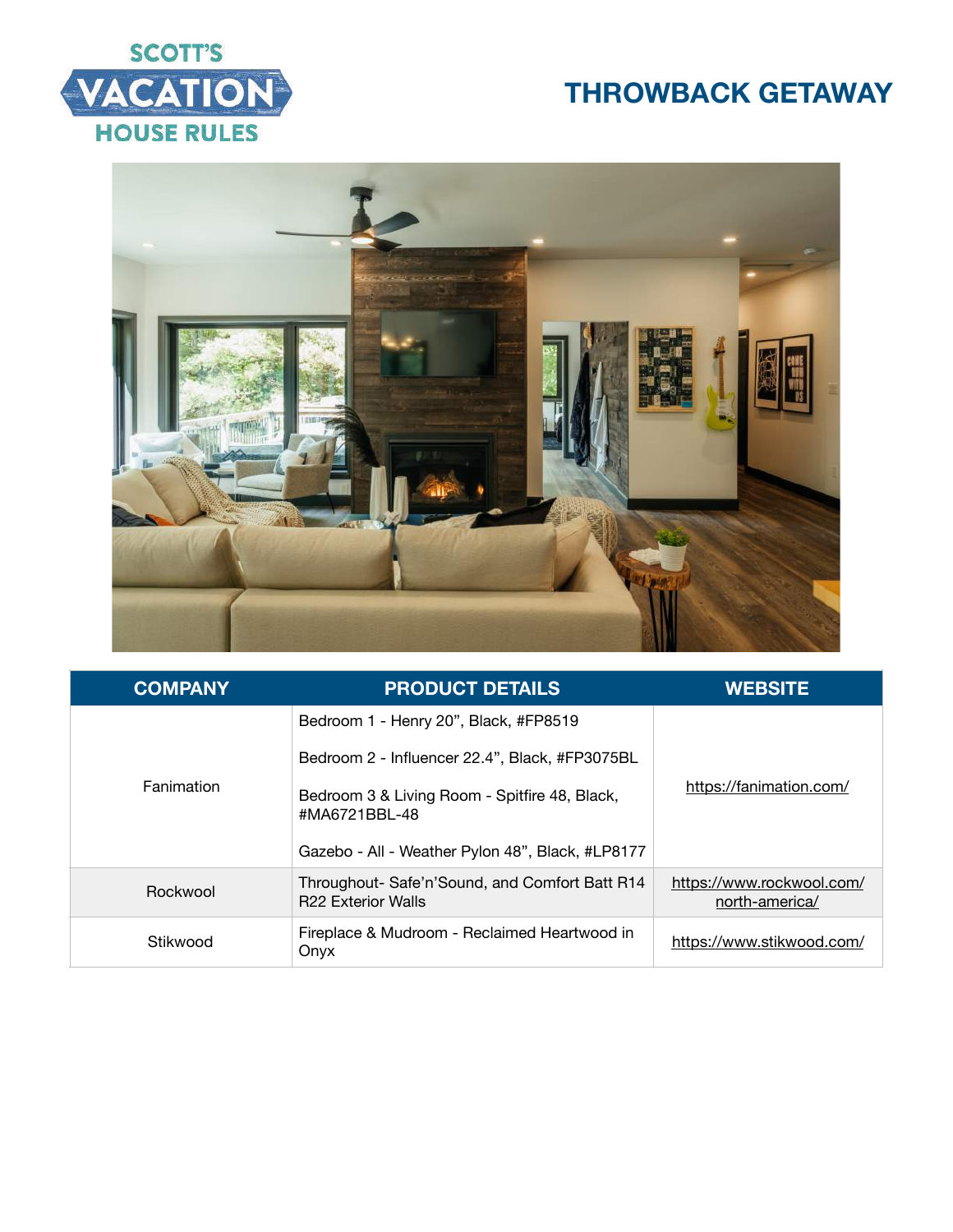



| <b>COMPANY</b>       | <b>PRODUCT DETAILS</b>                                                                                                                                                                                                  | <b>WEBSITE</b>                           |
|----------------------|-------------------------------------------------------------------------------------------------------------------------------------------------------------------------------------------------------------------------|------------------------------------------|
| ciot                 | Kitchen - Brick New York White J85677,<br>#RONB031006P<br>Front Mudroom - Portico Classico Honed,<br>#ATL24XCPORH<br>Servery - Stone Glass Loonie 2 Round Marquina,<br>#ARVSGLR02G                                      | https://ciot.com/<br>mississauga en      |
| <b>ELKAY</b>         | Kitchen - Elkay Crosstown 18 Gauge Workstation<br>Stainless Steel, Equal Double Bowl Sink Kit with Aqua<br>Divide and Avado Single Hole Kitchen Faucet with<br>Semi Professional Spout and Forward Only Lever<br>Handle | https://www.elkay.com/us/<br>en.html     |
| Latitude Countertops | Kitchen - Hanstone in Bianco Canvas (countertop<br>perimeter only) fabrication & install<br>Servery - Cambria Black (matte) fabrication & install                                                                       | https://<br>www.latitudecountertops.com/ |
| Winnec Inc           | Kitchen, Mudroom & Servery - Cliffside, Antique Nickel,<br>#P637192-AN                                                                                                                                                  | https://www.winnecinc.com/               |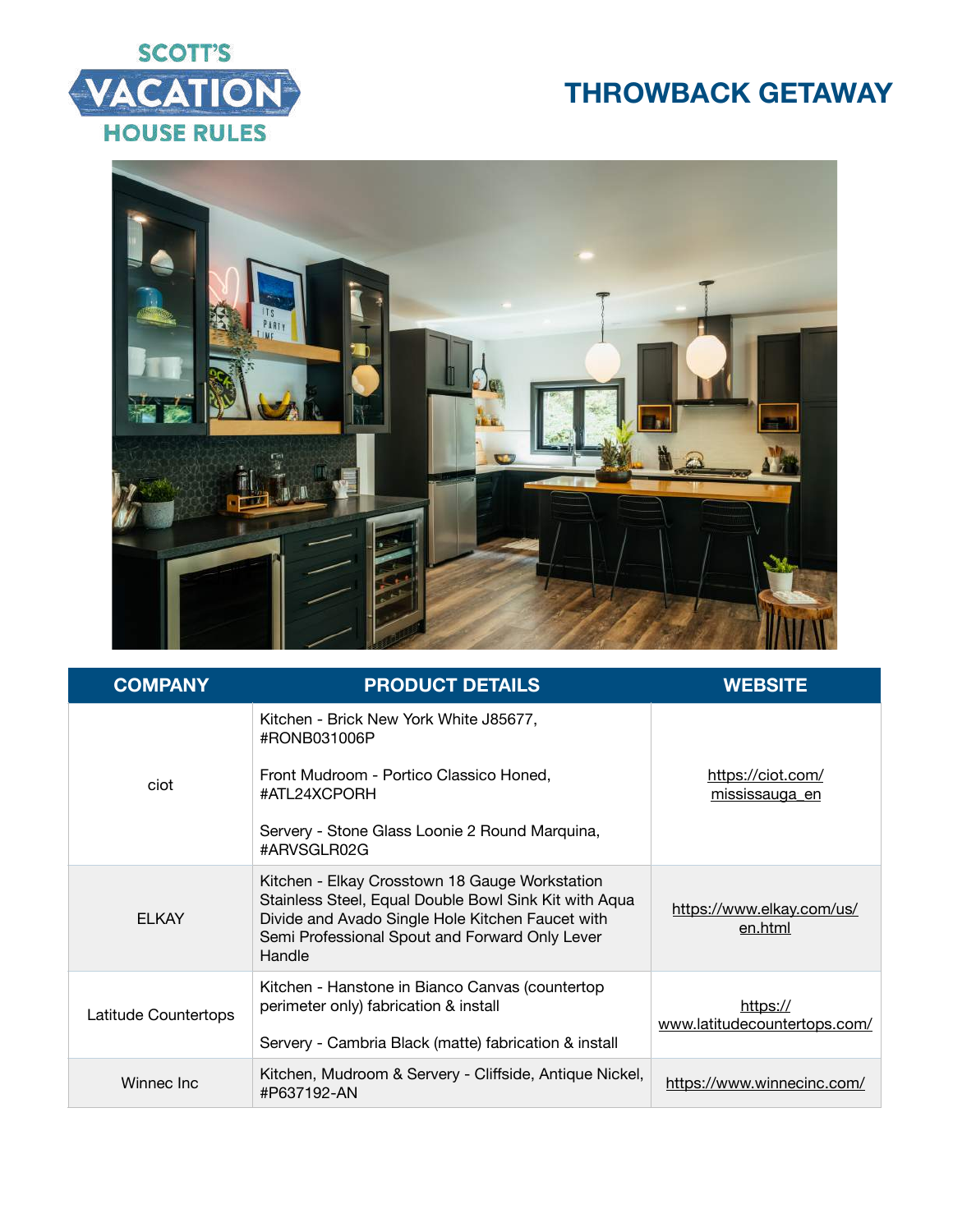



| <b>COMPANY</b>                         | <b>PRODUCT DETAILS</b>                                              | <b>WEBSITE</b>                                               |
|----------------------------------------|---------------------------------------------------------------------|--------------------------------------------------------------|
| Scott McGillivray Vanity<br>Collection | Powder Room - Lakeshore Vanity with Cultured<br>Marble Top in White | https://www.homehardware.ca/<br>en/scott-mcgillivray/c/14114 |
| Spoonflower                            | Powder Room - Autumn Aspens                                         | https://www.spoonflower.com/                                 |
| Timberwall                             | Bedroom 2 - Reclaimed Cube                                          | https://ca.timberwall.co/                                    |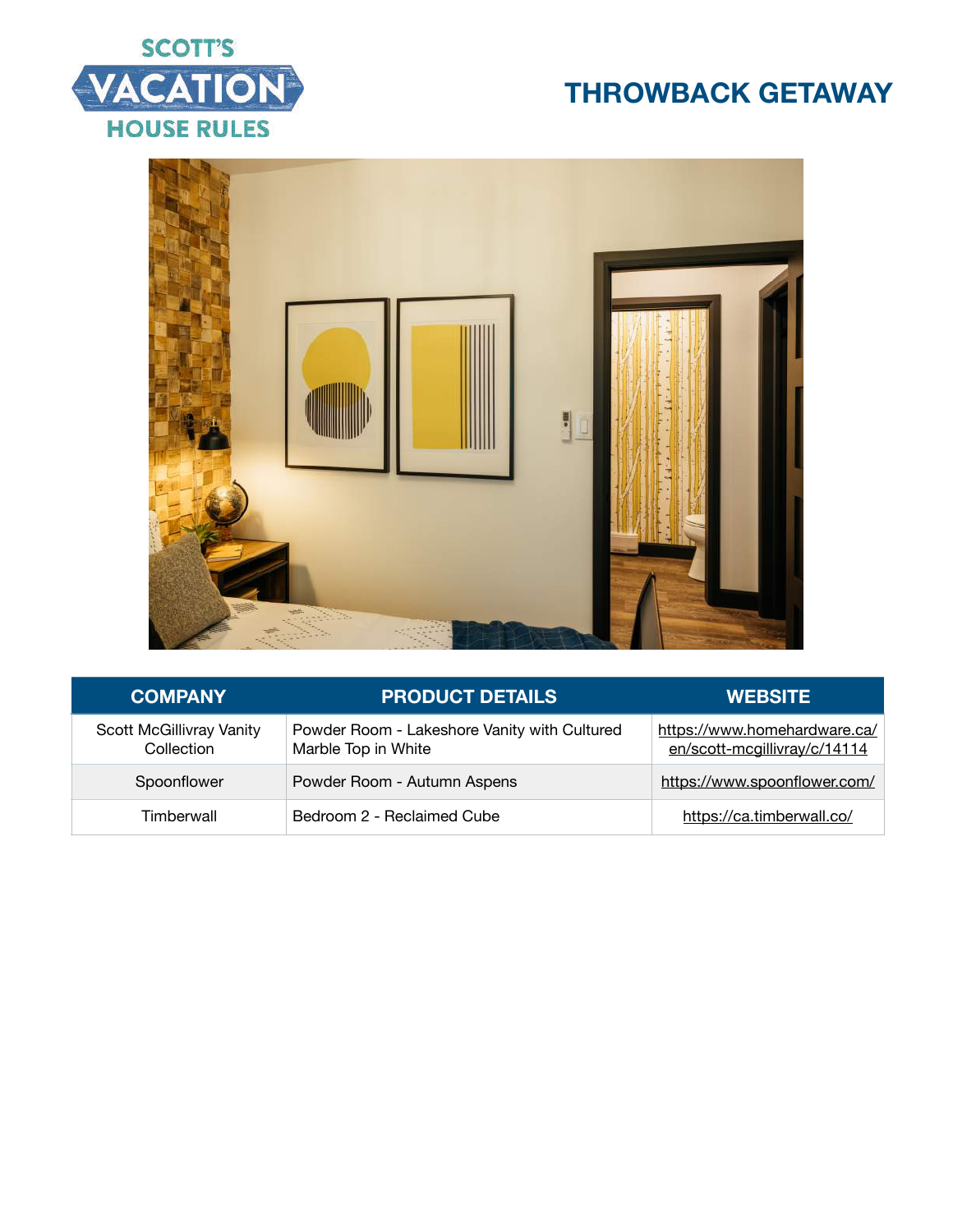



| <b>COMPANY</b>          | <b>PRODUCT DETAILS</b>                                                                                                                                           | <b>WEBSITE</b>              |
|-------------------------|------------------------------------------------------------------------------------------------------------------------------------------------------------------|-----------------------------|
| PurParket               | Throughout - Prima in Oak Manor                                                                                                                                  | https://www.purparket.com/  |
| Pollard Windows & Doors | Entry - Exterior: Custom Fluorescent Yellow,<br>Interior: Stealth Jet 780F-7<br>Lakeside Door - Exterior : Pollard Midnight Back<br>Interior: Stealth Jet 780F-7 | https://pollardwindows.com/ |
| Renin                   | Bedroom 4 & Mudroom - Pavilion 5-Lite in Bright<br>White                                                                                                         | https://www.renin.com/      |